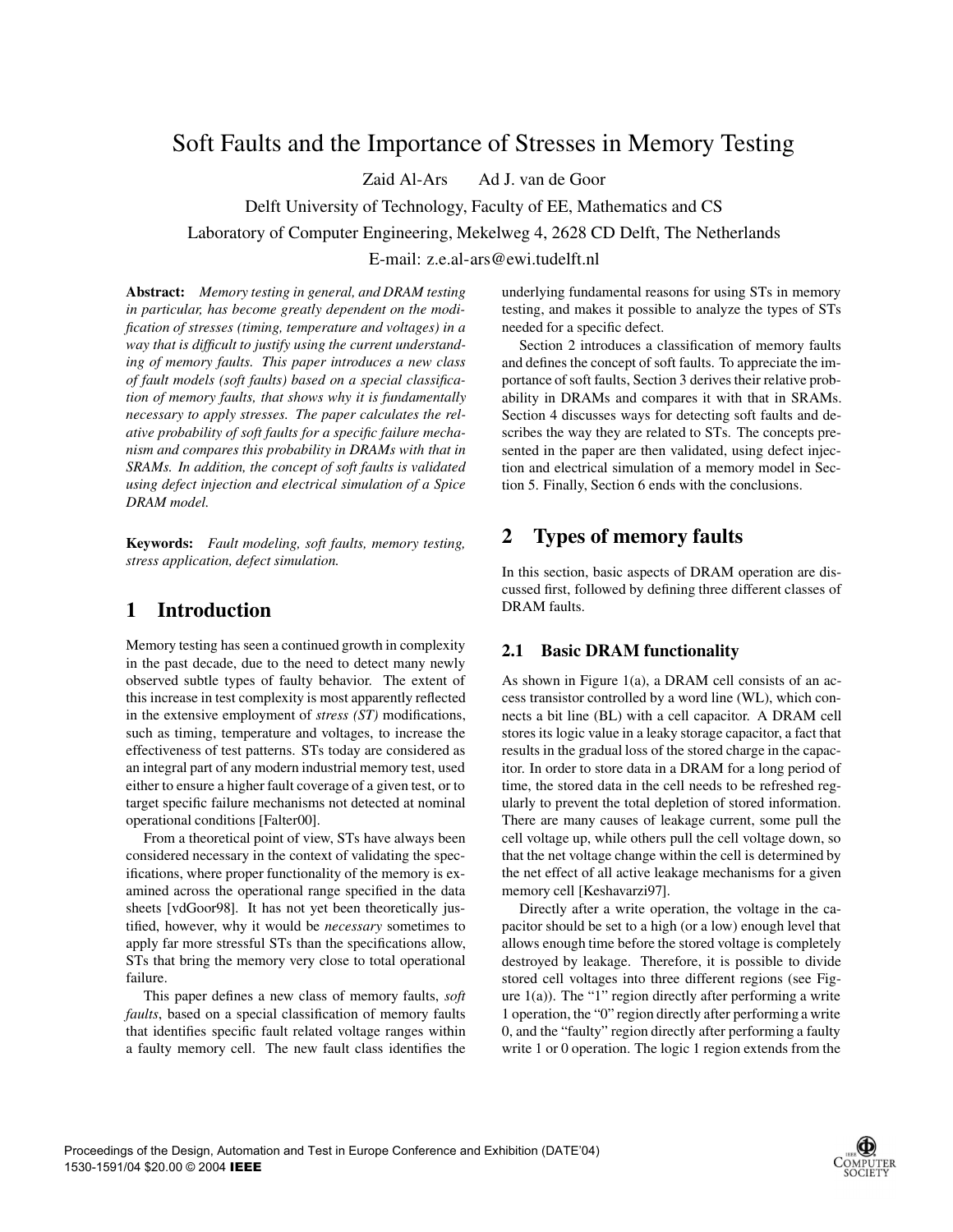

**Figure 1.** Definition of memory faults. (a) Basics of DRAM operation. (b) Voltage ranges in DRAM cells.

high power supply voltage  $(V_{dd})$  to the border high voltage  $(V_{bh})$ , the logic 0 region extends from GND to the border low voltage  $(V_{bl})$ , while the faulty region takes on the voltages between  $V_{bh}$  and  $V_{bl}$ . For the remainder of this paper, we assume that in a defect free memory the following voltages are valid:  $V_{dd} = 2.4 \text{ V}, V_{bh} = 95\% \cdot V_{dd} = 2.28 \text{ V},$  $V_{bl} = 5\% \cdot V_{dd} = 0.12$  V. In a defective memory, however, these values change according to the type and severity of the defect.

Assume that a defective memory cell has a net leakage current that pulls the cell voltage down, then the voltage ranges corresponding to a stored logic 0 and stored logic 1, directly after performing a write operation, are shown in Figure 1(b). The figure shows that, in addition to the region of proper operation, there are three faulty regions: the hard fault region, the soft fault region and the transient fault region. In the following each of the three types of faults is described in more detail.

## **2.2 Hard faults**

Hard faults are memory faults that do not depend on time in any way, neither for sensitization nor for detection. Figure 1(b) shows the range of hard fault voltages directly after performing a write operation on a DRAM cell, having a net leakage current to GND. The voltage level  $V_{cs}$  is the *cell sense threshold voltage*, above which the sense amplifier detects a stored logic 1, and below which the sense amplifier detects a stored 0. Therefore, in the column representing logic 1 in the figure, any voltage below  $V_{cs}$  is considered as a hard fault voltage since it can be directly detected as 0 by a read operation. In the column representing logic 0 in the figure, the hard fault range is between  $V_{dd}$  and  $V_{bh}$ , since it takes more time than the refresh time to deplete the faulty charge in the cell to a detectable 0.

A more formal definition of hard faults can be given using the fault primitive (FP) notation used to describe faults in memory devices. Fault primitives are represented as

 $\langle S/F/R \rangle$ , where S is the sensitizing operation sequence that results in the fault,  $F$  is the logic level present in the faulty cell, and  $R$  is the read output in case  $S$  ends with a read operation [vdGoor00]. Since hard faults should not depend on time, neither  $S$  nor  $F$  should have a time parameter attached to it.

Figure 2 shows examples of memory defects that generate hard faults for DRAM and SRAM cells. For the DRAM cell, the open defect between the pass transistor and the cell capacitor restricts current flow to and from the cell and prevents write operations from changing the value stored in the cell, thereby causing an up-transition fault  $\left(\frac{<0w1}{0}\right)$  as well as a downtransition fault  $\left(\frac{1}{w}\right)\left(\frac{1}{-\varepsilon}\right)$  for high open resistance values [Al-Ars01a]. An up-transition fault means that a  $0w1$  operation fails to flip the logic value stored in the cell from 0 to 1. The transition faults here represent hard faults.



**Figure 2.** Opens in DRAM and SRAM cells causing hard as well as soft faults, each for a specific range of defect resistances.

For the SRAM cell, the open defect at the gate of the pull-down transistor causes a down-transition fault  $\left(\langle 1 \cdot w \cdot 0/1/\rangle \right)$  when the open resistance has a high value [Hamdioui02]. This type of fault is operation related (a write operation in this case) and will always be sensitized once the faulty operation is performed.

### **2.3 Soft faults**

Soft faults are memory faults sensitized not only by the sequence of memory operations used in the test, but also by time. Figure 1(b) shows the region of soft fault voltages within a DRAM cell having a net leakage current to GND. With such leakage current, soft faults take place after a  $w1$  operation that sets a cell voltage between  $V_{bh}$ and  $V_{cs}$ , since this faulty voltage sensitizes a fault when some time passes to deplete the voltage to a level below  $V_{cs}$ . In terms of the FP notation, soft faults are represented as  $\langle S_T/F/R \rangle$ , where the sensitizing operation sequence has an added time parameter  $T$  to indicate that some time should first elapse before the fault effect is sensitized.

Figure 2 shows examples of memory opens that cause soft faults in both DRAM and SRAM cells. The DRAM

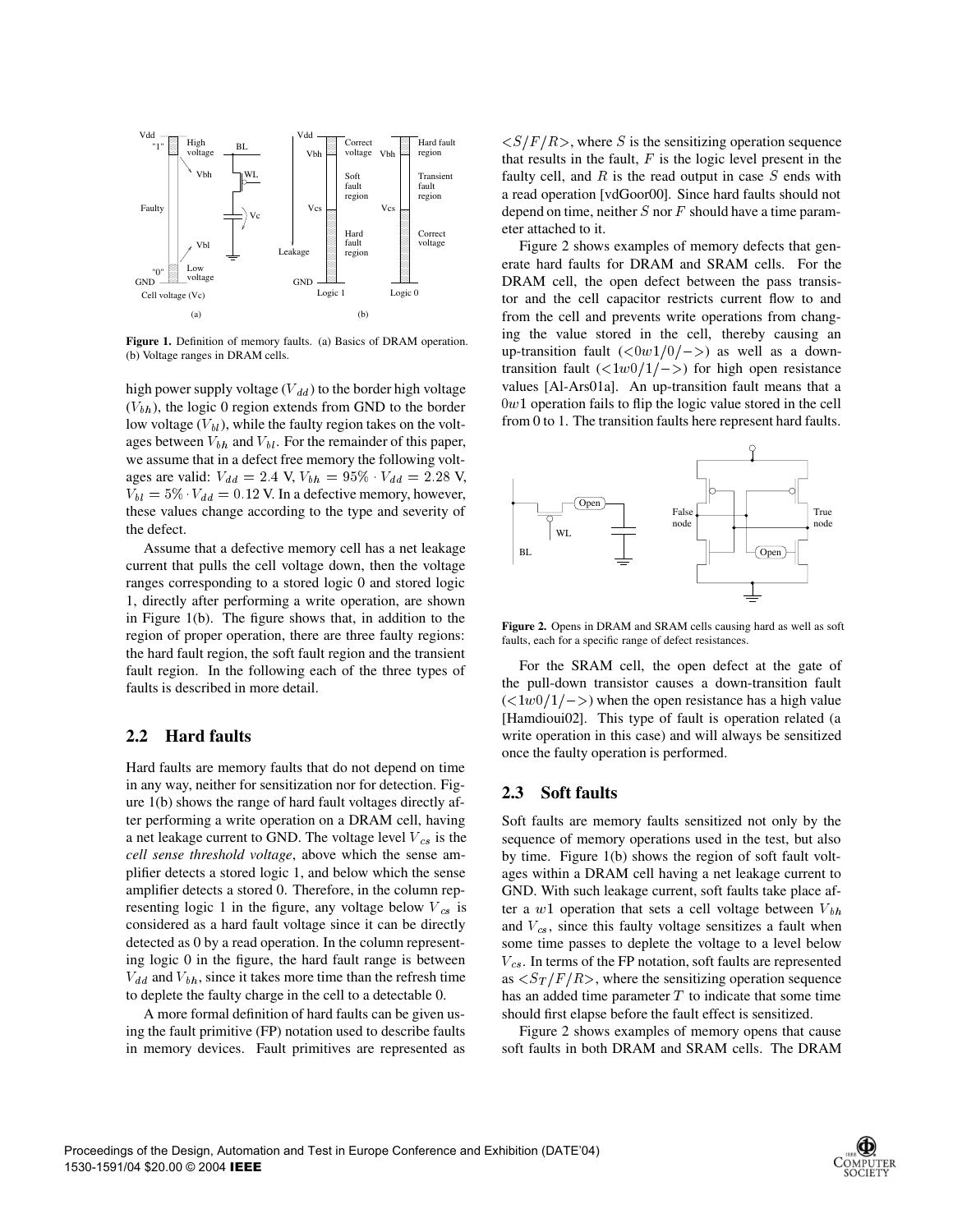open shown in the figure is located along the data path of the cell, and for a given intermediate range of open resistances, write operations succeed but are only able to write a *weak voltage*. As time passes, a weakly written voltage is depleted gradually, thereby losing the stored information over time. Therefore, this defect causes what we may call *soft transition faults*, which can be written as  $\langle 0w1_T/0| \rangle$  and  $\langle 1w0_T/1| \rangle$ .

The SRAM open shown in Figure 2 is located at the gate of the pull-down transistor, a defect position that (in combination with a low floating gate voltage) degrades the ability of GND to compensate for leakage currents through the pull-up transistors. Therefore, a stored 0 voltage on the defective side of the cell will be gradually degraded through leakage, until the cell flips and looses its stored voltage a while later. This faulty behavior is referred to as data retention fault, and has the FP notation  $\langle 0|T/1| \rangle$ [Dekker90].

#### **2.4 Transient faults**

Transient faults are memory faults that do not remain sensitized indefinitely, but they tend to correct themselves after a period of time. Transient faults have already been treated in the literature [Al-Ars01b], and are tested for by performing a detecting read operation directly after sensitizing the transient fault. Figure 1(b) shows the range of transient fault voltages in a DRAM cell having a net leakage current to GND. With such leakage current, transient faults are only sensitized after a  $w0$  operation that sets a cell voltage between  $V_{bh}$  and  $V_{cs}$ , since such a faulty voltage is automatically corrected by leakage after some idle time. In terms of the FP notation, transient faults are represented as  $\langle S/F_L/R \rangle$ , where the faulty cell value F has  $V_0$ an added time parameter  $L$  (life time) to indicate that these faults are time limited.

As an example of transient faults, consider the DRAM open shown in Figure 2, which forces write operations into setting a faulty voltage within the cell that is not strong enough to qualify as a hard fault. As time passes, a weakly written faulty voltage is depleted gradually, thereby correcting the faulty information over time. Therefore, the shown defect causes what we may call *transient transition faults*, which can be written as  $\langle 0w1/0_L \rangle$  and plots  $\langle 1w0/1<sub>L</sub>/\rangle$ . Transient faults have not yet been validated for SRAMs.

# **3 Significance of soft faults**

In this section, the probability of occurrence of soft faults is calculated for DRAMs and compared with that observed for SRAMs. In the case of SRAMs, the only type of soft fault known to take place is modeled as data retention faults, and therefore a calculation of the probability of data retention faults in SRAMs is equal to the probability of soft faults. A study of Intel's embedded SRAM caches analyzed the occurrence probability of common fault models for SRAMs, using spot defect injection and electrical simulation [Hamdioui02]. The study shows that, although soft faults (represented by data retention faults in SRAMs) are indeed observed in the faulty behavior, the probability that they actually take place is as low as  $0.71\%$  of all the faults observed in the faulty behavior of the SRAM.

 $\Rightarrow$  sistance  $(R_{tr})$  of the conductive path within the cell, in ad-Unfortunately, there is no study of DRAMs to identify the occurrence probability of soft faults, but it is possible to approximate this probability for a specific memory model having the DRAM cell open shown in Figure 3(a). The open resistance  $(R_{op})$  in the figure consists of the track redition to a resistive deviation  $(\Delta R)$  related to the parameter distribution of the fabrication process. Figure 3(b) plots the probability density function (PDF) of  $\Delta R$ , represented by a normal distribution with a mean value of  $\mu = 0$  and a standard deviation of  $\sigma = 5$  k $\Omega$ :

$$
f_{\Delta R}(r) = \frac{1}{\sqrt{2\pi\sigma^2}} e^{\frac{-r^2}{2\sigma^2}}
$$



**Figure 3.** (a) Model of open defect. (b) PDF of defect.

Figure 4(a) shows the impact of the open defect on the cell voltage  $(V_c)$ , where  $V_c$  is initialized to 0 V and then a sequence of  $w1$  operations is performed. The curve  $(1)w1$ plots the cell voltage after a single  $w1$  operation as a function of  $\Delta R$ , while the curve  $(2)w1$  plots the voltage after a second w1. Note that with a small value of  $\Delta R$ , the  $w1$  operation behaves properly (same is true for negative  $(\Delta R)^1$ , and as the resistance increases, it becomes increasingly difficult to write a high voltage into the cell. Figure 4(a) also plots the  $V_{cs}$  curve (the cell sense threshold



<sup>&</sup>lt;sup>1</sup>Negative  $\Delta R$  values mean that the total resistive value of the track resistance is below what is expected in the fabrication process, in which case the cell continues to behave properly.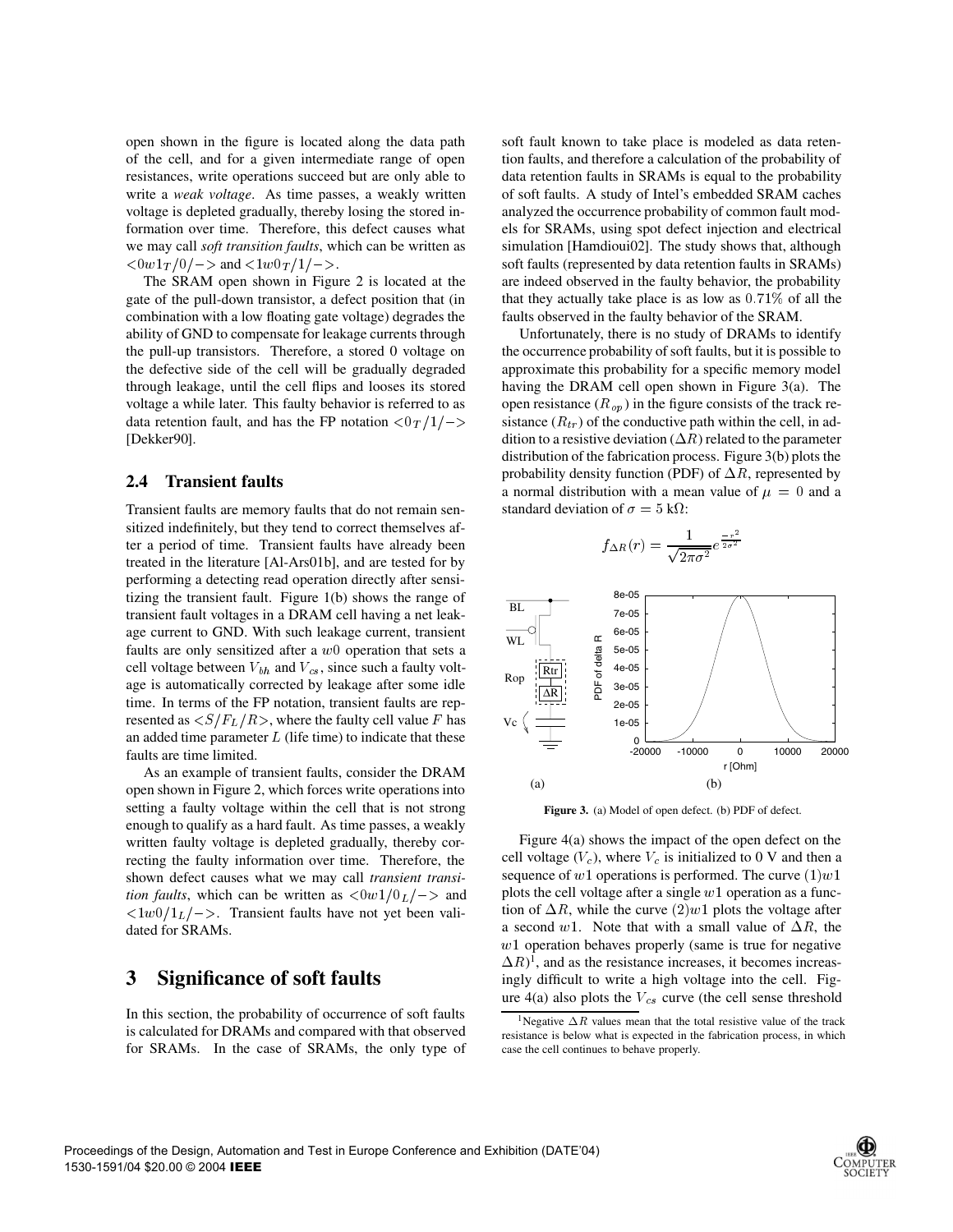

**Figure 4.** Impact of  $\Delta R$  on  $V_c$  of (a)  $w1$  and (b)  $w0$ . (c) Probability of soft faults as a function of  $\Delta R$ .

voltage curve), which shows that as  $\Delta R$  increases, it becomes increasingly difficult to sense a 0. In addition, the figure plots the  $V_{bh}$  curve (the border high voltage curve), which keeps a constant distance from the  $V_{cs}$  curve. Three voltage regions are identified in the figure, corresponding to hard faults, soft faults and no faults, where a net leakage current to GND is assumed in the cell (see Figure 1(b)). In a similar way, Figure 4(b) shows the impact of  $\Delta R$  on the cell voltage, where  $V_c$  is initialized to  $V_{dd} = 2.4$  V and then a sequence of  $w0$  operations is performed. The figure identifies three voltage regions corresponding to hard faults, transient faults and no faults.

Using the information in Figures 4(a) and (b), it is possible to calculate the probability of hard, soft and transient faults as a function of  $\Delta R$  after performing a single write operation, by assuming that  $V_c$  is uniformly distributed before performing the write operation. As an example, Figure 4(c) shows the probability of the soft faults region as a function of  $\Delta R$ . As an example, for a  $\Delta R$  of, say, 200  $k\Omega$ , the probability of the soft fault region is the sum of the probability of the region part to the left of  $(1)w1$  where  $V_c$ = 1.4 V, plus the region part to the right of  $(1)$  w1. This is calculated as follows:

$$
\Delta R = 200 \text{k}\Omega \qquad \text{a}
$$
\n
$$
P[\text{soft}]|_{200\text{k}\Omega} = P[V_{cs} < V_c < 1.4\text{V}] + P[1.4\text{V} < V_c < V_{bh}] \qquad \text{f}
$$
\n
$$
= 0 \qquad \qquad + \frac{1.4\text{V}}{2.4\text{V}} \cdot \frac{V_{bh} - 1.4\text{V}}{V_{dd} - 1.4\text{V}} \qquad \text{I}
$$
\n
$$
= 0.15
$$

Figure 4(c) shows that the probability of soft faults is 0 for low values of  $\Delta R$ , which makes sense since for low values of the open resistance, the memory should function properly without any faults. As the value of  $\Delta R$  increases above 20 k $\Omega$ , the probability of soft faults increases rapidly to about 0.45 at  $\Delta R = 50 \text{ k}\Omega$ , which is due to the gradual degradation of the  $w1$  ability to write a proper high voltage. The probability of soft faults then decreases gradually toward 0 at  $\Delta R = 500 \text{ k}\Omega$  and stays there for higher resistance values.

In a similar way, the probabilities of transient and hard faults can be calculated as a function of  $\Delta R$ , which may then be used, in combination with the PDF of  $\Delta R$ , to calculate the total probability of soft, transient and hard faults caused by an open within the cell. The calculation takes the form of compound probabilities according to the relation:

$$
P[\text{fault}] = \int f_{\Delta R}(r) \cdot P[\text{fault}](r) dr
$$

which results in  $P[\text{soft}] \approx 1.97 \cdot 10^{-10}$ ,  $P[\text{transient}] \approx$  $4.95 \cdot 10^{-150}$ , and  $P[\text{hard}] \approx 0$ . These probabilities can finally be used to calculate the relative probability of a given type of fault, assuming that a fault does take place:

- $P[\text{soft}]_{\text{rel}} \approx 100\%$
- P[transient]<sub>rel</sub>  $\approx 0\%$
- $P[\text{hard}]_{\text{rel}} \approx 0\%$

 $4V < V_c < V_{bh}$  for DRAMs (100%) with that for SRAMs (0.71%) high-These results closely represent DRAM fail count numbers acquired from industrial manufacturing data. The probabilities indicate that soft faults are by far the most probable type of faulty behavior, at least for cell opens in DRAMs with the simulated behavior of Figures 4(a) and (b). Comparing the high probability of soft faults lights the fact that soft faults are much more important for DRAMs than they are for SRAMs.

## **4 Testing for soft faults**

This section discusses how soft faults are usually tested for in SRAMs and in DRAMs.

### **4.1 DFT for SRAM testing**

For some specific types of defects and with specific resistance ranges, SRAMs suffer from soft faults represented by data retention faults, which get sensitized by waiting for

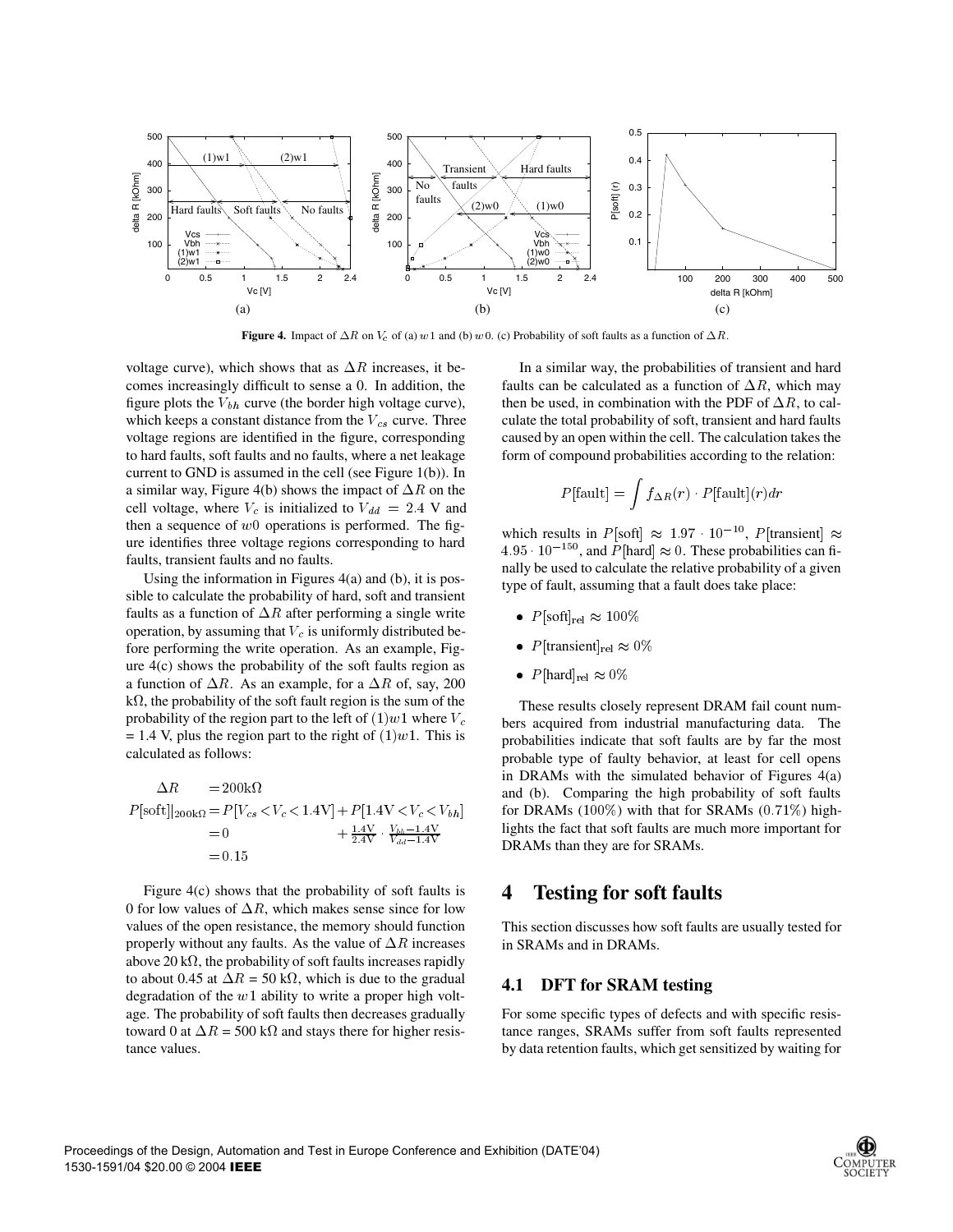some time. Traditionally, these defects have been tested for by tests that simply *wait* for some time after a 1 is written and after a 0 is written, before reading the written data. The following is one such test referred to as the IFA-9 scheme [Dekker90]:

IFA-9 = { $\mathcal{D}(w0)$ ;  $\mathcal{D}(r0, w1)$ ;  $\mathcal{D}(r1, w0)$ ;  $\mathcal{D}(r0, w1)$ ;  $\mathcal{D}(r1, w1)$  $(w0)$ ; Del;  $\mathcal{L}(r0, w1)$ ; Del;  $\mathcal{L}(r1)$ and the contract of the contract of the contract of the contract of the contract of the contract of the contract of the contract of the contract of the contract of the contract of the contract of the contract of the contra

where Del in the test stands for waiting for a specific amount of time, which is in the order of 100 milliseconds.

Since testing should take place on each and every memory component, and because there are typically hundreds of millions of memory components produced per month, test time is considered a major bottleneck for memory manufacturing. Therefore, soft faults are usually given special attention and solved by the introduction of DFT techniques. The DFT technique introduced to solve the problem of data retention faults in SRAMs is called "Weak Write Test Mode", where special "weak RAM write" circuits are used to weakly overwrite a previously written logic value, such that only defective cells are overwritten [Meixner96]. Subsequently, a read operation directly identifies the overwritten cells without the need to introduce any explicit delays into the test.

## **4.2 Stresses for DRAM testing**

As discussed in Section 3, soft faults are much more important for DRAMs than they are for SRAMs, since they make up a large portion of the faults taking place in DRAMs. Soft faults in DRAMs are caused by almost any defect present in the memory, a fact that makes it costly to design a DFT solution for each and every possible DRAM defect. Therefore, DRAM tests today commonly resort to the modification of *stresses (STs)*, which generally include cycle time  $t_{cyc}$ , temperature T, and  $V_{dd}$ , to eliminate the soft fault problem [Vollrath00].

These STs can be used to bring a faulty memory closer to failure in order to induce a (directly detectable) hard or transient fault in a defective memory that exhibits soft faulty behavior. Figure 5(a) shows how the maximum voltage achievable by a  $w1$  operation performed on a cell containing GND  $(V_{w1})$  decreases gradually by decreasing the access time to the memory cell. When timing is significantly shortened by aggressively driving it below the boundaries set in the specifications, all cells (functional and defective) are brought closer to failure, and are actually forced to fail when  $V_{w1} \leq V_{cs}$ . Figure 5(b) shows a similar dependence on timing for  $w0$  operations performed on cells containing  $V_{dd}$ , with the exception that here transient faults are forced and not hard faults.

When an ST is selected to eliminate the soft fault problem of a specific defect, it should satisfy two conditions.



**Figure 5.** Eliminating soft faults by forcing a directly detectable fault using timing for (a) a  $w1$  and (b) a  $w0$  operation.

**1)** It is necessary that the ST is able to force a directly detectable fault in *any* defective cell, no matter how minor the defect is, which can only be achieved by bringing even functional cells to the verge of failure. STs able to achieve this for a given defect are called *decisive* STs for the considered defect, while STs that only influence, but do not force detectable faults are called *indecisive* STs for that defect.

**2)** The degradation in functionality induced by the decisive ST should take place gradually in such a way that badly defective cells are killed first and functional cells are killed last. These STs are referred to as *continuously* decisive STs.

It follows directly from this discussion that:

| It is sufficient to identify only <i>one</i> continuously |
|-----------------------------------------------------------|
| decisive stress for a given defect in order to eliminate  |
| soft faults from the faulty behavior of that defect.      |

There are practical difficulties, however, in applying STs to eliminate soft faults in DRAMs. The most serious of which is related to the amount of degradation required to eliminate the soft fault problem. Since the fabrication process of integrated circuits is not a perfect one, the characteristics of functional memories represent a statistical distribution around an ideal norm, which makes it practically impossible to identify an exact border that separates functional components from faulty ones. Therefore, great care should be taken when defining the values for decisive STs in order to prevent cutting into the range of functional components. In the industry, it is commonly accepted to eliminate some functional (but weak) components in order ensure the high quality of the memories delivered to the customer [Vollrath00].

# **5 Validation by simulation**

In this section, electrical Spice-based simulations are performed on a number of memory cell defects to validate the concepts presented above.